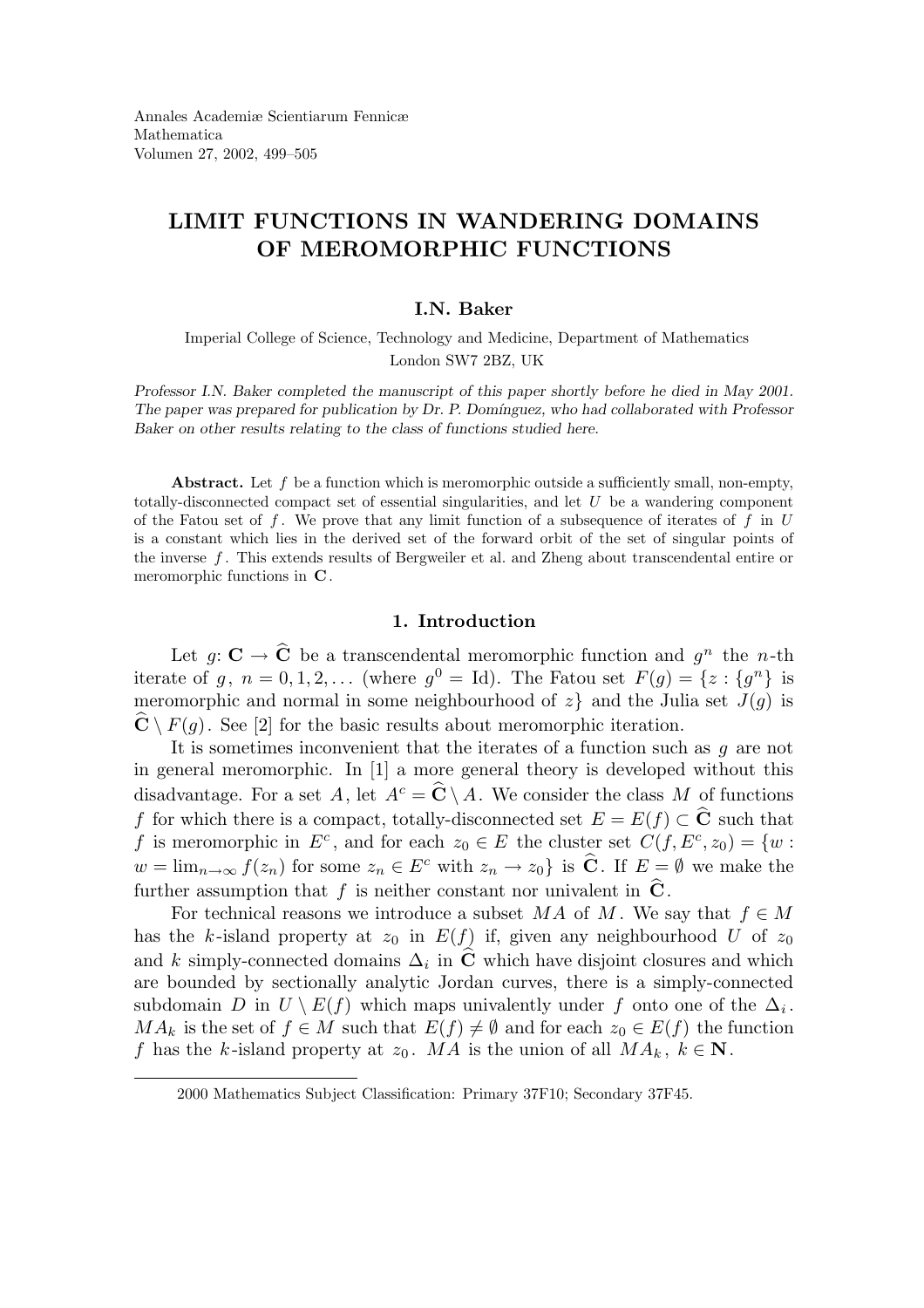#### 500 I.N. Baker

A simpler but smaller class of functions introduced by A. Bolsch [4] is  $K =$  ${f \in M : E(f) \text{ is compact and countable}}$ . We have  $K \subset M A_k \subset M$ , and all three classes are closed under composition of functions. Thus  $K$  includes any function of the type  $f_1 \circ f_2 \circ \cdots \circ f_n$ , where  $f_i$  are meromorphic in C.

It is shown in [1] that applying the definitions given above for  $F(g)$ ,  $J(g)$ to functions f in M yields a completely invariant  $F(f)$  and a perfect set  $J(f)$ . Moreover  $f \in M$  implies that  $f^m \in M$  and  $F(f^m) = F(f)$ . If, in addition,  $f \in MA$ , then repelling cycles are dense in  $J(f)$ .

If U is a component of  $F(f)$ ,  $f \in M$ , then for each  $k \in \mathbb{N}$ ,  $f^k(U)$  is contained in some component  $U_k$  of  $F(f)$ . If the sequence  $U_k$  is eventually periodic we have only to understand the behaviour of iterates in some periodic component, indeed by replacing  $f$  by an iterate we could study only invariant components. Here only a few cases arise and are reasonably well understood (see below). The other case is when all  $U_k$  are different and U is said to be a wandering component. In such a component any convergent sequence of iterates has a limit function which is a constant in  $J(f)$  (see [1]).

The possible constant limits are connected with the singular values of the inverse  $f^{-1}$ . If  $f \in M$ , the set  $S(f)$  of singular values of some branch of  $f^{-1}$ consists of the critical values  $f(c)$ , where  $f'(c) = 0$ , together with the set of all asymptotic values of f: w is an asymptotic value of f if there is some  $z_0 \in E(f)$ and a path  $\gamma(t)$ ,  $0 \le t < 1$ , in  $E(f)^c$  such that  $\gamma(t) \to z_0$  and  $f(\gamma(t)) \to w$ as  $t \to 1$ . Further,  $E_j(f) = \bigcup_{k=0}^{j-1} f^{-k}(E(f))$  is the set of essential singularities of  $f^j$ , and the set where for some  $n \in \mathbb{N}$  some branch of  $f^{-n}$  has a singularity is

$$
P(f) = \bigcup_{j=0}^{\infty} f^j(S(f) \setminus E_j(f)), \quad \text{where } E_0(f) = \emptyset.
$$

Thus  $P(f)$  consists of the forward orbit of  $S(f)$ , so far as this is defined. For a set  $A$ , the derived set of  $A$  is denoted by  $A'$ .

**Theorem 1.** If  $f \in MA$  and U is a wandering component of  $F(f)$ , then any limit function of a sequence of iterates in U is a constant which lies in  $P(f)'$ .

Remarks. MA includes K and in particular any (non-constant, non-univalent) function meromorphic in C. Rational functions have no wandering components but transcendental ones may do so. The result was proved for transcendental entire functions by Bergweiler et al. [3]. Zheng [9] extended it to transcendental meromorphic functions but with an additional hypothesis. In [10] he has removed this restriction.

The theorem can be used to prove the non-existence of wandering domains given suitable information about  $S(f)$  and its forward orbit.

Recall that a fixed point a of f satisfies  $f(a) = a$ . If a is finite the multiplier is  $\lambda(a) = f'(a)$ . If a is  $\infty$  we define the multiplier by conjugating f so that a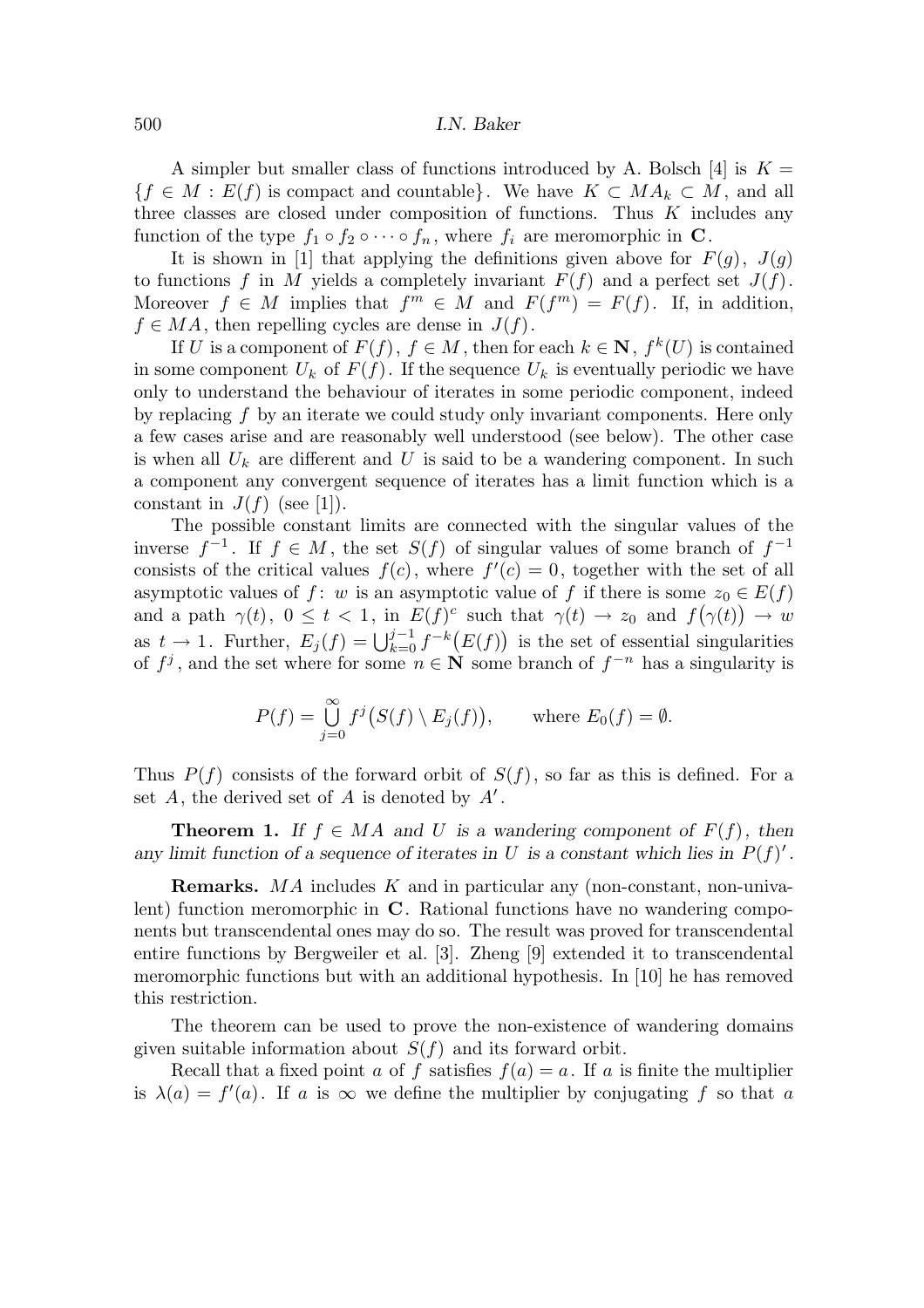becomes finite. The fixed point is attracting if  $|\lambda(a)| < 1$  and parabolic if  $\lambda(a)$ is a primitive p-th root of unity for some  $p \in \mathbb{N}$ . Concerning the behaviour of iterates in a non-wandering component it is enough to know the following.

If  $f \in M$  and U is a component of  $F(f)$  such that  $f(U) \subset U$ , then precisely one of the following is true; see [1].

- (i) U contains an attracting fixed point a. For  $z \in U$  we have  $f^{n}(z) \to a$  as  $n \to \infty$ . U is called the immediate attractive basin of a.
- (ii) U is a domain of attraction of a parabolic fixed point  $a \in \partial U$  and for  $z \in U$ we have  $f^{n}(z) \rightarrow a$  as  $n \rightarrow \infty$ .
- (iii) There is an analytic homeomorphism  $\psi: U \to D$ , where D is the unit disc, such that  $\psi(f(\psi^{-1}(z))) = e^{2\pi i \alpha} z$ , for some  $\alpha \in \mathbf{R} \setminus \mathbf{Q}$ . In this case U is called a Siegel disc.
- (iv) There is an analytic homeomorphism  $\psi: U \to A$  where A is an annulus  $A = \{z : 1 < |z| < r\}$  such that  $\psi(f(\psi^{-1}(z))) = e^{2\pi i \alpha} z$  for some  $\alpha \in \mathbf{R} \setminus \mathbf{Q}$ . In this case U is called a Herman ring.
- (v) There exists  $a \in \partial U$  such that  $f^{n}(z) \to a$ , for  $z \in U$  as  $n \to \infty$ , but f is not meromorphic at a. There exists a path  $\gamma \subset U$  leading to a such that  $f(\gamma) \subset \gamma$  and the spherical distance between  $f(z)$  and z tends to zero as  $z \rightarrow a$  on  $\gamma$ . In this case U is called essentially parabolic at a or alternatively a 'Baker domain'.

We may note that if a is a parabolic fixed point whose multiplier is a primitive p-th root of unity, then it has multiplier 1 as a fixed point of  $f<sup>p</sup>$ . In fact there are then kp domains  $U_i$  of  $F(f)$  (for some  $k \in \mathbb{N}$ ), each invariant under  $f^p$ , in which  $f^n \to a$ . We can now state the following.

**Theorem 2.** If  $f \in MA$  and U is a component of  $F(f)$  such that  $f^n \to a$ in U, where  $a \in \hat{\mathbf{C}}$ , then either (i) a is an attracting fixed point of f, (ii) a is a parabolic fixed point of f, or (iii)  $a \in E(f) \cap S(f)'$ .

Thus the only cases where  $f$  is meromorphic at  $a$  are (i) and (ii) which correspond to the first two non-wandering cases described above. In (iii)  $U$  is either a wandering domain or a Baker domain. The idea of the proof goes back to Eremenko and Lyubich  $[5]$  who deal with the case where f is transcendental entire and  $S(f)$  is bounded  $(E(f) = {\infty})$ . Their work was taken up in the meromorphic case by Bergweiler [2], Rippon and Stallard [8] and Zheng [10], who proved Theorem 2 for functions meromorphic in  $C$  (by a somewhat different method). So far as Theorem 2 relates to the case of a Baker domain it is proved in [1, Theorem F].

An advantage of working in the class MA or K is that we can apply our results automatically to  $f<sup>p</sup>$  without special discussion of periodic cycles etc. Also we have no need to separate finite and infinite limits.

There are of course many examples in which case (iii) of Theorem 2 applies, for example entire functions with wandering components in which  $f^n \to \infty$ .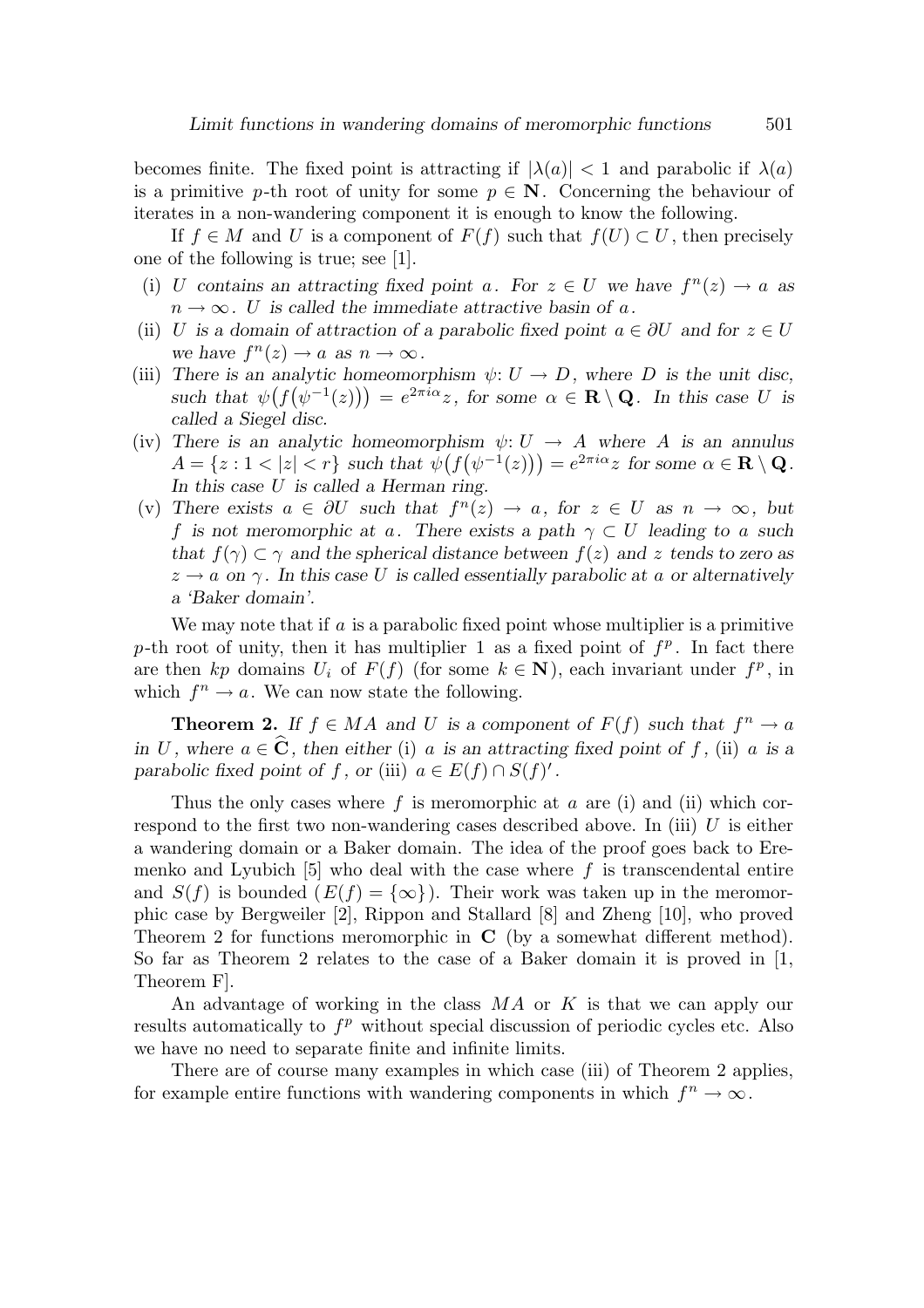#### 502 I.N. Baker

#### 2. Proof of Theorem 1

Suppose that  $f \in MA$  has a wandering component U of  $F(f)$  such that for some integers  $n_k$  increasing to  $\infty$  the sequence  $f^{n_k} \to a$  in U, where a is a constant which we may assume to be 0 (for f may be conjugated by a Möbius transform). Recall that  $0 \in J(f)$ . We assume that there is a positive  $\varepsilon$  such that the set  $N = D(0, \varepsilon) \setminus \{0\}$  does not meet  $P(f)$  and shall derive a contradiction.

**I.** Since periodic cycles are dense in  $J(f)$  it follows that f has some cycle  $\{\alpha_1,\ldots,\alpha_j\}$  of length  $j\geq 3$  such that no  $\alpha_i=0$ . The constant  $\varepsilon$  will be chosen so that all  $\alpha_i$  are outside N. For a disc  $D = D(z_0, r)$  with  $D \subset U$  we have  $D_k = f^{n_k}(D) \subset N$  for all sufficiently large k. We may replace U by a suitable  $f^j(U)$  and adjust the notation to get  $D_k \subset N$  for all k and  $D \subset N$ . We have  $w_k = f^{n_k}(z_0) \to 0$  as  $k \to \infty$ .

Let  $g_k$  be the branch of  $f^{-n_k}$  such that  $g_k(w_k) = z_0$ . Fix a value of  $u_k =$  $log(w_k)$ , noting that  $w_k \neq 0$  since  $w_k \in F(f)$ . Then  $h_k(t) = g_k(\exp t)$  is analytic near  $t = u_k$ ,  $h_k(u_k) = z_0$ , and  $h_k$  continues throughout  $H = \{t : \text{Re } t < \log \varepsilon\}$ to give a single-valued analytic function in  $H$ . Further,  $h_k$  takes none of the values  $\alpha_i$  for  $t \in H$ . By Montel's theorem  $q_k(v) = h_k(u_k + (\log \varepsilon - \text{Re } u_k)v)$ is a normal family in  $D(0, 1)$ , so by Marty's criterion the spherical derivatives  $q_k^{\#}$  $\frac{\#}{k}(0) = |q'_{k}(0)| / (1 + |q_{k}(0)|^{2})$  are bounded by some constant B. Hence

$$
\frac{(\log \varepsilon - \operatorname{Re} u_k)|w_k g'_k(w_k)|}{1 + |z_0|^2} \leq B,
$$

so

(1) 
$$
|(f^{n_k})'(z_0)| \ge \frac{|f^{n_k}(z_0)|(\log \varepsilon - \text{Re } u_k)}{B(1+|z_0|^2)},
$$

where

$$
Re u_k = \log |w_k| = \log |f^{n_k}(z_0)|.
$$

Suppose now that there are arbitrarily large  $k$  such that every closed path in  $D_k$  is null-homotopic in N. Then the analytic continuation of  $g_k$  from  $w_k$ within  $D_k$  is single-valued and maps  $D_k$  to D (univalently). Thus  $f^{n_k}$  maps D to  $D_k$  univalently. By Koebe's  $\frac{1}{4}$ -theorem  $D_k$  contains a disc of centre  $w_k$ and radius  $\frac{1}{4}r|(f^{n_k})'(z_0)|$ . Since zero is not in  $D_k$  we have  $\frac{1}{4}$  $\frac{1}{4}r|(f^{n_k})'(z_0)| < |w_k|.$ Since Re  $u_k \to -\infty$  as  $k \to \infty$ , this conflicts with (1) for large k.

II. We conclude from the above that, for all large  $k, D_k$  and the component  $U_k$  of  $F(f)$  with  $U_k \supset D_k$  contain a simple closed curve  $\gamma_k$  with  $\gamma_k \not\sim 0$  in N. We may assume (by replacing  $n_k$  by a subsequence) that for  $l > k$  the component of  $\gamma_k^c$  which contains zero also contains  $U_l \supset D_l$ . Fix such k, l with  $U_l$ ,  $U_k$ in N. Write  $\gamma = \gamma_k$ ,  $m = n_l - n_k$  and take a point  $z' \in \gamma$ . Denote by g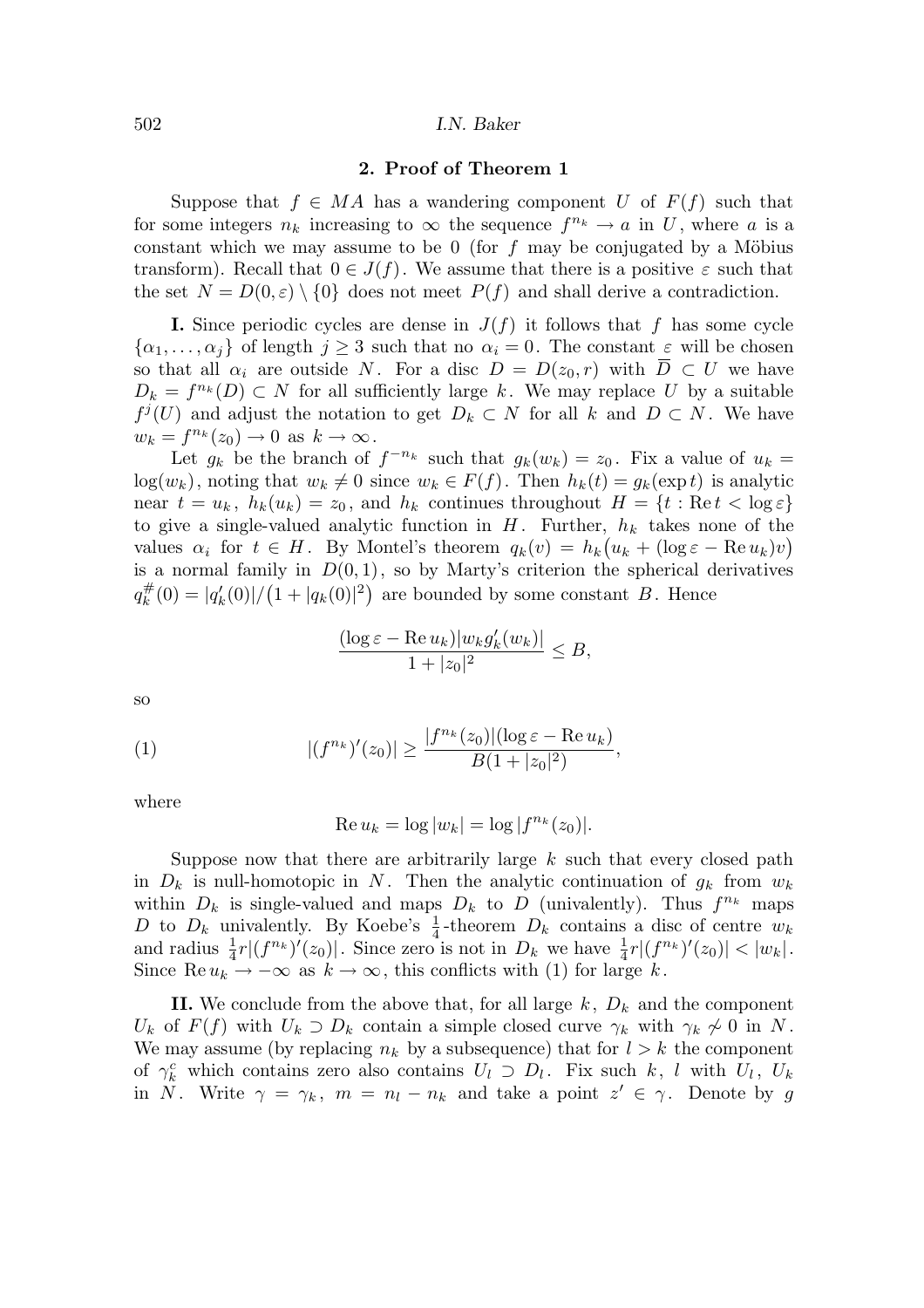the branch of  $f^{-m}$  which maps  $w' = f^{m}(z')$  to  $z'$ . Take a value  $t'$  of log w'. Then  $h(t) = g(\exp t)$ , where  $h(t') = z'$ , continues in H to give a single-valued meromorphic function. As shown e.g. in [6, Chapter 11] either (a)  $h$  is univalent in H or (b) h has period  $2\pi i p$  for some minimal positive integer p. In case (b)  $g(w^p)$  is univalent in  $N' = \{w : 0 < |w| < \varepsilon^{1/p}\}.$ 

Now  $f^m$  maps  $\gamma$  to a closed path  $\gamma'$  in  $U_l$ . In case (a) there is some simple closed path  $\gamma''$  in H such that  $h: \gamma'' \to \gamma$  and we have  $\gamma' = \exp \gamma''$ , so  $\gamma''$ is a lift of  $\gamma'$ . Hence  $\gamma' \sim 0$  in N. If  $\Delta$  denotes the interior of  $\gamma''$ , then  $h(\Delta)$  is either the interior or exterior of  $\gamma$ , in fact the interior because values of  $h(\Delta)$  belong to  $g(\exp \Delta) \subset g(N)$  and so do not include the points  $\alpha_i$ . Thus in Int  $\gamma$ ,  $h^{-1}$  is univalent with values in  $\Delta$  and  $f^m = \exp \circ h^{-1}$  is analytic with  $\partial (f^m(\text{Int } \gamma)) \subset f^m(\gamma) = \gamma'$  and  $f^m(\text{Int } \gamma) = \exp \Delta \subset N$ . Thus  $f^m$  maps  $\text{Int } \gamma$ into itself which implies that  $\text{Int } \gamma \subset F(f^m) = F(f)$ . This contradicts  $0 \in J(f)$ .

It remains to discuss case (b). Let  $\tilde{\gamma}$  be the simple curve in N' which  $G(w)$  =  $g(w^p)$  maps to  $\gamma$ . Since G is univalent in N', zero is a removable singularity. Assume that  $G(0)$  has been defined so as to make G analytic at zero. Then G remains univalent in  $N'' = N' \cup \{0\}$ . Now  $\tilde{\Delta} = \text{Int } \tilde{\gamma}$  maps under G into a subset of  $g(N) \cup \{G(0)\}\$  with boundary values in  $\gamma$  and omits at least one of the points  $\alpha_i$ . Thus  $G(\tilde{\Delta}) = \text{Int } \gamma$  and  $G^{-1}(\text{Int } \gamma) = \tilde{\Delta}$ . We obtain that  $f^{m} = (G^{-1})^{p}$  is analytic in Int  $\gamma$  with values in  $(\tilde{\Delta})^{p} \subset N \cup \{0\}$  and boundary values in  $(\tilde{\gamma})^p = \gamma'$  in the interior of  $\gamma$ . Thus  $f^m$  maps Int  $\gamma$  into itself and we obtain a contradiction as before. The proof is complete.

### 3. Proof of Theorem 2

Suppose that  $f \in MA$  and  $f^n \to a$  in the component U of  $F(f)$  as  $n \to \infty$ . We may suppose that  $a = 0$ . If f is meromorphic at 0 we have  $f(0) = 0$  and  $|f'(0)| \leq 1$ . If  $f'(0) = e^{2\pi i \alpha}$ , where  $\alpha$  is real and irrational, then it is proved in [7] that an orbit  $f^{n}(z) \to 0$  only if  $f^{n}(z) = 0$ , for some  $n \in \mathbb{N}$ . Since there must be an uncountable set of z in U for which  $f^{(n)}(z) = 0$  with the same n this implies that  $f^n$  is identically zero, which is impossible. Thus we have cases (i) or (ii) of the theorem if f is meromorphic at 0, and otherwise  $0 \in E(f)$ .

Thus we assume that  $0 \in E(f)$  and have to prove that  $0 \in S(f)'$ . Suppose on the contrary that there is some positive  $\varepsilon$  such that  $N = D(0,\varepsilon) \setminus \{0\}$  does not meet  $S(f)$ . As in the proof of Theorem 1 we may assume that there is a periodic cycle  $\{\alpha_1, \ldots, \alpha_j\}$  of length  $j \geq 3$  outside N. By a suitable conjugation we may also assume that  $\alpha_1 = \infty$ .

By assumption there is some disc  $D = D(z_0, r)$  such that D and all  $f^n(D)$ are in N and  $f^n \to 0$  uniformly in D as  $n \to \infty$ . Let  $z_n = f^n(z_0)$ . For any branch g of  $f^{-1}$  analytic at some point w' in N and any choice t' of  $\log w'$ , the function  $h(t) = g(\exp t)$ , where  $h(t') = g(w')$ , can be continued throughout  $H = \{t : \text{Re } t < \log \varepsilon\}.$  Either (a) h is univalent in H or (b) h has period  $2\pi i p$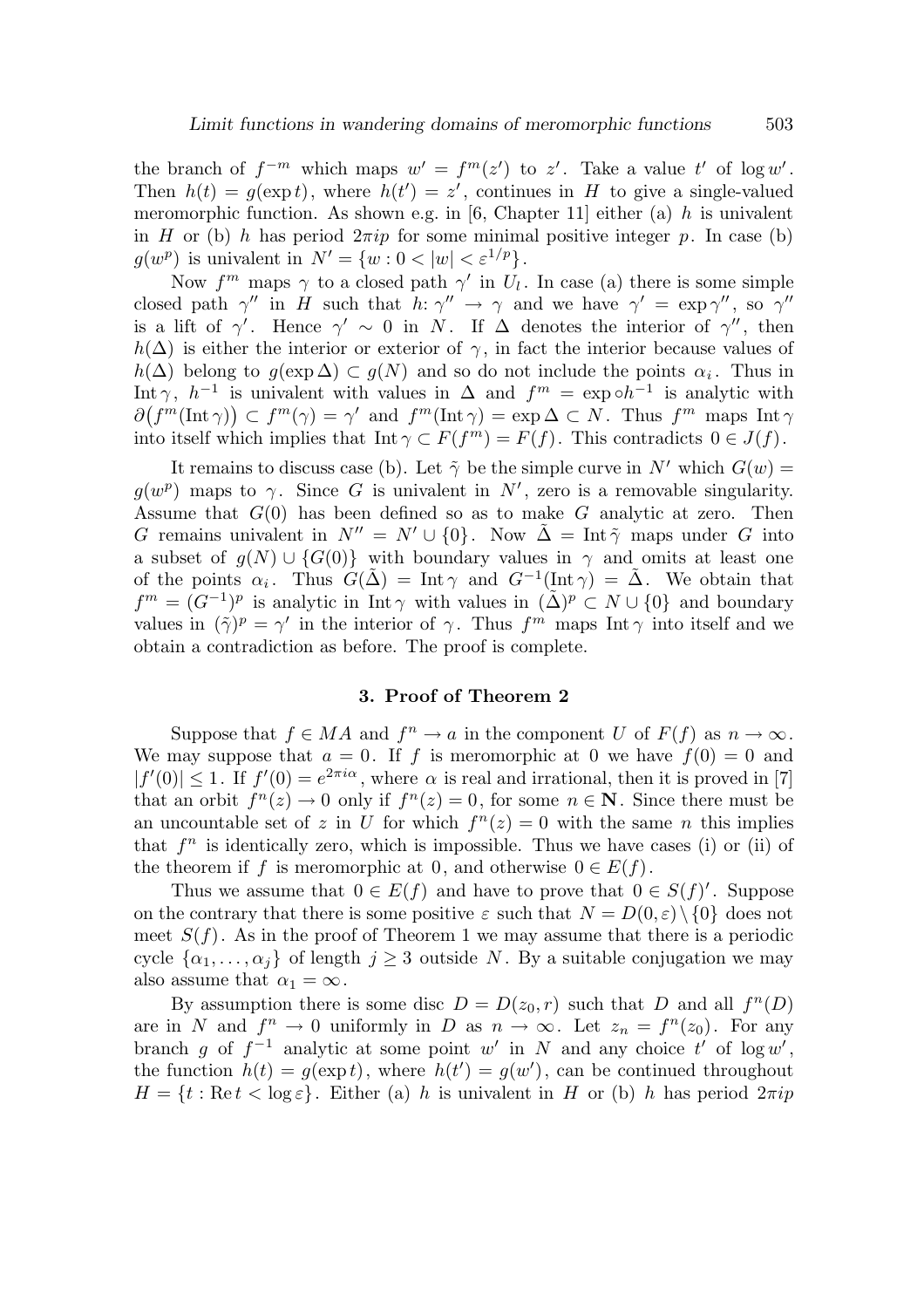for some minimal  $p \in \mathbb{N}$ , and  $g(w^p)$  is univalent in  $\{0 \lt |w| \lt \varepsilon^{1/p}\}\$  with a univalent extension G to  $D(0, \varepsilon^{1/p})$ .

In case (a)  $h(H) = W$ , where W is a simply-connected domain consisting of those values taken by the continuation of g within  $N$ . Thus  $W$  contains neither 0 (where f has an essential singularity) nor  $\infty = \alpha_1$ , since  $f(\alpha_1) = \alpha_2 \notin N$ .

In case (b) the values of g in N form a subset of  $W = G({\{|w| < \varepsilon^{1/p}\}})$ . The set  $W$  is a simply-connected domain bounded by the Jordan curve which is the image under G of  $\{|w| = \varepsilon^{1/p}\}\.$  Again W contains neither 0 nor  $\infty$ . So in either case  $h(H) \subset W$ .

Take g to be the branch of  $f^{-1}$  such that  $g(z_{n+1}) = z_n$  and define  $h(t) =$  $g(\exp t)$  as above, with  $w' = z_{n+1}$  and any choice  $t_{n+1}$  of log w'. Then, taking a branch of log which is analytic in W, the function  $\phi(t) = \log(h(t)) = \log(g(\exp t))$ is analytic in H and  $\phi(H)$  contains no disc of radius exceeding  $\pi$ . Bloch's theorem states that if  $\psi$  is analytic in  $D(0,r)$ , then  $\psi(D(0,r))$  contains a disc of radius  $cr|\psi'(0)|$ , where c is some positive absolute constant. Thus

$$
c(\log \varepsilon - \operatorname{Re} t_{n+1})|\phi'(t_{n+1})| \le \pi,
$$

which yields

$$
|f'(z_n)| \geq \frac{c|z_{n+1}|}{\pi |z_n|} \log \bigg(\frac{\varepsilon}{|z_{n+1}|}\bigg),\,
$$

so

(2) 
$$
|(f^n)'(z_0)| \ge \left(\frac{c}{\pi}\right)^n \frac{|z_n|}{|z_0|} \prod_{j=1}^n \left(\log \frac{\varepsilon}{|z_j|}\right).
$$

Note that each  $D_n = f^n(D)$  lies in some domain of the type W so that  $\log f^n$ is analytic in D and the image domain  $\log f^{n}(D)$  contains no disc of radius greater than  $\pi$ . But this implies by Bloch's theorem that

(3) 
$$
rc\frac{|(f^n)'(z_0)|}{|f^n(z_0)|} \leq \pi.
$$

Since the product on the right in (2) tends to  $\infty$  as  $n \to \infty$ , we have a contradiction between  $(2)$  and  $(3)$  if n is sufficiently large.

#### References

- [1] BAKER, I.N., P. DOMÍNGUEZ, and M.E. HERRING: Dynamics of functions meromorphic outside a small set. - Ergodic Theory Dynam. Systems 21, 2001, 647–672.
- [2] Bergweiler, W.: Iteration of meromorphic functions. Bull. Amer. Math. Soc. (N.S.) 29, 1993, 151–188.
- [3] Bergweiler W., M. Haruke, H. Kriete, H.G. Meier, and N. Terglane: On the limit functions of iterates in wandering domains. - Ann. Acad. Sci. Fenn. Ser. A I Math. 18, 1993, 369–375.